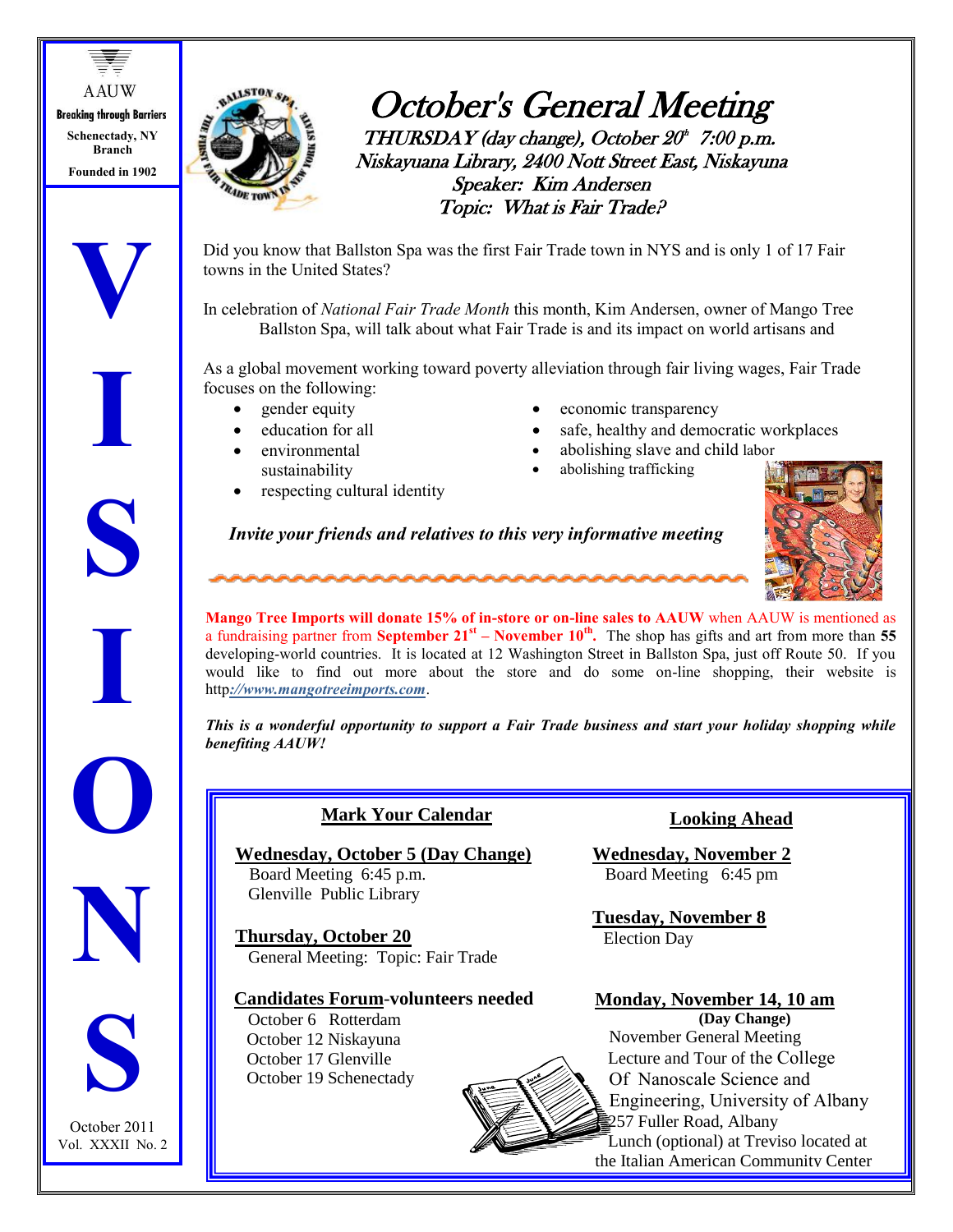



It has been an unusual Fall to be sure. Water, water… and water and mud. And trying to help our friends dig out of the muck. These are not Fall attributes. We need a crisp and invigorating atmosphere. Can it really have been ten years since our country was attacked? Thank you to Schenectady Fire Chief Michael DellaRocco for helping us remember and helping us take stock of how our lives have changed in the past ten years. Somehow, without seeming smug, we are more grateful for our country even with all its faults.

Our AAUW year is well underway. Thank you to those members who are launching new study groups. We have an additional book group. The on-line bloggers have just begun. Ideas for new groups and interest in joining a group should be expressed to Marguerite Pileggi (*[Margo32650@aol.com](mailto:Margo32650@aol.com)*).

A focus on fair trade will be the theme of the October General Meeting. As some of you know, fair trade is a recent AAUW initiative as part of "My Sister's Keeper" program. The September Serendipity outing visited the Mango Tree fair trade shop in Ballston Spa. Those who attended are eager to hear more about the initiative, as we hope you will be. Thank you to Kim Andersen, owner of the Mango Tree, who will donate to AAUW 15% of her sales either online or at her store (if you mention AAUW) from now until November  $10<sup>th</sup>$ .

Some changes in our pattern of operation this year should be noted. Not all of our meetings are scheduled for Wednesdays. Construction at the main library has caused a shortage of available venues in the region. Since our spring survey indicated interest in a variety of meeting times and interest in visiting area locations, some meetings have been scheduled for various times during the day or on days more convenient for our speakers. Please pay careful attention to the calendar of events on the front page of *VISIONS* each month. We hope the schedule of programs and activities will inspire you to become even more involved in AAUW.

Our fund-raisers continue to be an important part of filling the AAUW mission. We need your help in making these successful. Chairpersons are needed for the garage sale (Spring) and for the plant sale (Niska-Day). We are also looking for a location for the garage sale. If you can help with either of these, please contact us. You will have a lot of help.

There are several opportunities to be involved in our community in the very near future. We need AAUW volunteers for the Glenville, Niskayuna, Rotterdam, and Schenectady Candidates Forums in October as well as poll information collecting for the Capital Region Election Service on election night, November 8th. As you know, we sponsor the Candidates Forums jointly with the League of Women Voters, and AAUW members are needed to serve as question collectors, set-up, etc. If you can volunteer for either the Candidates Forums or the poll information collecting or to get more information before you volunteer, please contact Robin Eddy (*[reddy5@nycap.rr.com](mailto:reddy5@nycap.rr.com)*), 346-1683.

AAUW is also involved this year with the "Take Me to Vote" elementary school program. Please contact Linda Ward (*[wward2@nycap.rr.com](mailto:wward2@nycap.rr.com)*) to help deliver program supplies to one or more elementary school. "Women as Muses" is a program that encourages an on-going relationship with Schenectady City middle school girls. Sponsored by the Schenectady County Working Group on Girls, this initiative provides training and extends for nine sessions during the school year. Contact the Schenectady County Working Group on Girls for more information or to volunteer.

Although we have faced some rather unusual challenges thus far this fall, we look forward to an interesting and fulfilling year of AAUW success.

## *Robin Eddy and Jennie Pennington*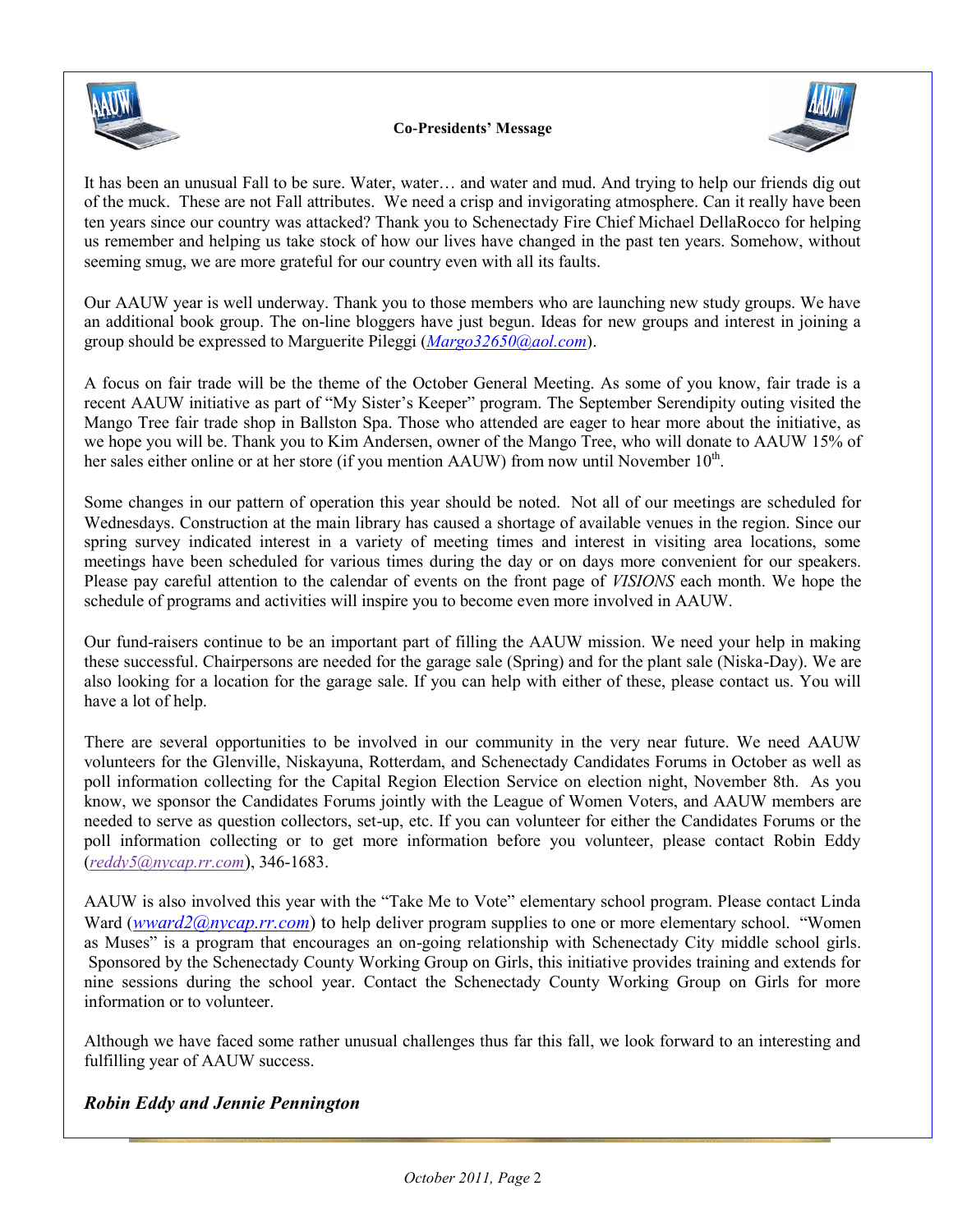## **NEW INFORMATION FROM LAF EXPRESS**



## **AAUW Legal Advocacy Fund Accepts Two New Cases**

In May, the AAUW Board of Directors voted to accept two new, important, and exciting cases, Cioca  $v$ . Rumsfeld and Gates and Parker v. Franklin County School Corporation. AAUW will also award the \$3,000 and \$4,200 respectively.

Cioca v Rumsfeld and Gates: Sixteen veterans and current members of the US military who were allegedly raped, sexually assaulted, and harassed while on active duty filed a lawsuit in February 2011 against the Department of Defense. The plaintiffs charge that the agency violated their constitutional rights by allowing a culture of assault and by failing to act on complaints.

Parker v. Franklin County Community School Corporation: The primary issue in this case is whether the scheduling of girls' basketball games on less desirable days violates Title IX of the Education Amendments of 1972. This case could set significant precedent on whether school districts are arms of the state and atherefore immune from suit in federal court.

Members can read more about both these cases on the AAUW website.

Linda Ward



# **HOW TO SUPPORT AAUW PROGRAMS**

#### **Breaking through Barriers**

Thank you for promoting equity for women and girls by supporting the crucial work of AAUW, a 501[c][3] charitable organization! Contributions to AAUW Funds are fully tax deductible and can be restricted to any specific fund or program by writing the fund or program name or number on your check. In order for Schenectady AAUW to be credited with your donation, please send contribution to Treasurer Carol Reynolds. Some of the most commonly designated funds and programs appear here.

#### #3999

**Legal Advocacy Fund** 

- **Legal Case Support**
- **Campus Outreach Programs**

#### #3086

**Evvie Currie Giving Circle** 

- **Legal Case Support**
- **Honors LAF Founder**

#### #4336

- **Educational Opportunities Fund**
- **Fellowships & Grants**
- **Undergraduate Scholarships**
- **Fellows Alumnae Initiative**

#### #4339

**Leadership Programs Fund** 

- **National Leadership Conference** for College Women
- **Campus Action Projects**

#### #9110

**AAUW Funds** 

- **Unrestricted**
- **Not Credited to Branches**

## #4337

**Public Policy Fund** 

- **Government Relations**
- **Civic Engagement**

## #9170

**Eleanor Roosevelt Fund** 

- Why So Few?
- **How Schools Shortchange Girls**
- **Hostile Hallways**

October 2011, Page 3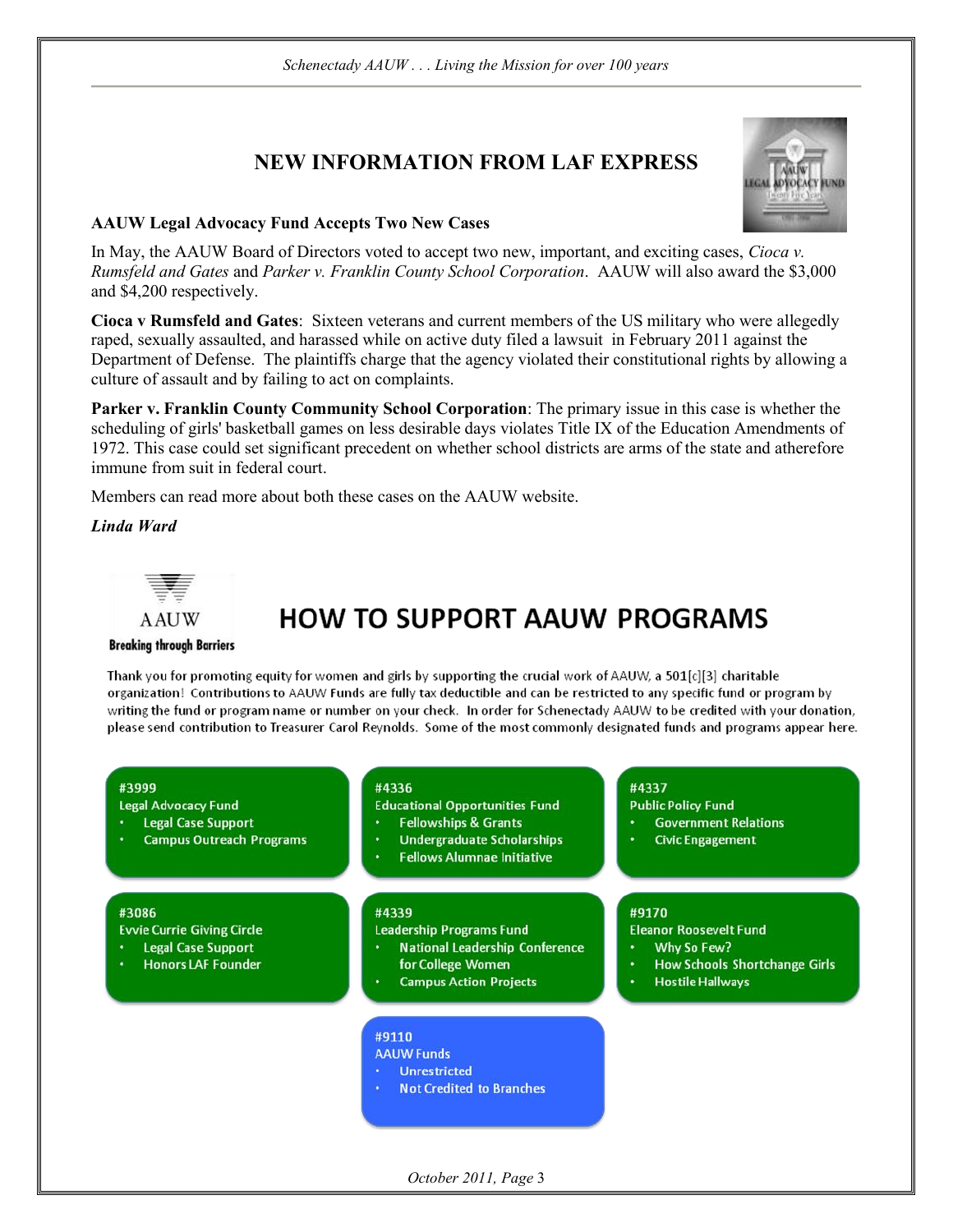#### *Schenectady AAUW . . . Living the Mission for over 100 years*

#### **Busting the Shackles of Low Expectations**

"*Why So Few? Women in Science, Technology, Engineering, and Mathematics*" Not only a very good question, but also the title of the latest research report conducted by AAUW. The report surfaces many compelling issues surrounding STEM education, especially some reasons for the underrepresentation of girls and women in science and engineering classes and careers. (The full report can be found at www.aauw.org/learn/reserach/whysofew.cfm)

One of the root causes of this underrepresentation and, more broadly, the achievement gap plaguing so many underrepresented minorities in our schools is the spectre of low expectations. Teachers, school administrators, parents, and community members all too often telegraph their preconceived notions about students' abilities to challenge difficult material and win. The stereotype of boys being better than girls in math and science persists and still affects girls today. This negative stereotyping can lower girls' aspirations for science and engineering careers over time. Alternatively, when students are told that girls and boys are equally capable in math, for example, the performance differences essentially disappear.

A critical finding of "*Why So Few"* is the importance of a "growth mindset." This idea, put forward by Carol S. Dweck, Ph.D., a renowned psychologist at Stanford University, explains that when individuals believe they have the potential for intellectual growth they achieve at much higher levels. In our dealings with students, we must spend less time on encouraging them by rather meaningless statements like "You're so smart, you can do this" and more time on encouragement such as "I know that this may seem hard but with some effort I also know you will get it."

This attitude supports the idea of achievement and success within the realm of the student's control. It counters the idea of a "fixed mindset" in which students believe that they are either smart or they are not. They think there is no more they can do about their intellect than they can do about their eye color. "I'm not good at math" "I can't be a scientist."

Holding high expectations for the achievement of girls and young women, particularly in math and science, is important for them. Sharing a "growth mindset" provides the scaffolding needed for them to sustain their efforts and nurture their interest and success in what may seem to them, at first, like challenging and unattainable content and practices.

As the new school year just started, let us make this New Year's Resolution: we will hold high expectations for our girls, we will support them in their continued efforts, and we will celebrate their successes. - *Elise Russo*

## **AAUW WASHINGTON UPDATE**

On September 2, the AAUW issued legislative and regulatory updates affecting specific areas. One of the areas focused on was special education. Recently, the U. S. Department of Education allowed school districts to cut special education spending which has always been protected from budgetary concerns. The Department of Education has given districts, which may need to lower their spending expenditures, permission to do so. These districts will not have to resume spending at the previous higher rate. The AAUW believes that "this decision will allow states and school districts to move funds meant for disadvantaged students into other programs. Taking from those who need it most will result in dire consequences for the educational opportunities and access of students across America". Parents of students with special needs will now have to "fight" even harder for proper educational placement and help for their children.

Another area of interest was an analysis of the presidential candidates' views on education. The Hechinger Report outlined how each of the GOP candidates felt about this issue. All the candidates want to deregulate education and have the local level determine most of the educational programs and policies. Two candidates, Bachmann and Paul, would like to abolish the U. S. Department of Education and have the states take over all of the control. Others would like to see the Department of Education have a very small role reducing it just a reporting agency. Perry cites Texas as being in the forefront of educational advancement. However, opponents claim that the state has a low high school graduation rate, and school districts have endured large cuts in funding to education. All the candidates support charter schools despite the fact that charter school students do not perform at a higher level than public school students. The AAUW does not support either private school vouchers or charter schools. It believes that this will only hinder the public school system.

The AAUW "is committed to ensuring strong academic principles and closing the achievement gap for all children. AAUW believes that the federal government has a critical role to play in attaining these goals." The organization supports an accountability system offered by the federal government so that children throughout the United States will have access to quality school districts. - *Linda Rizzo*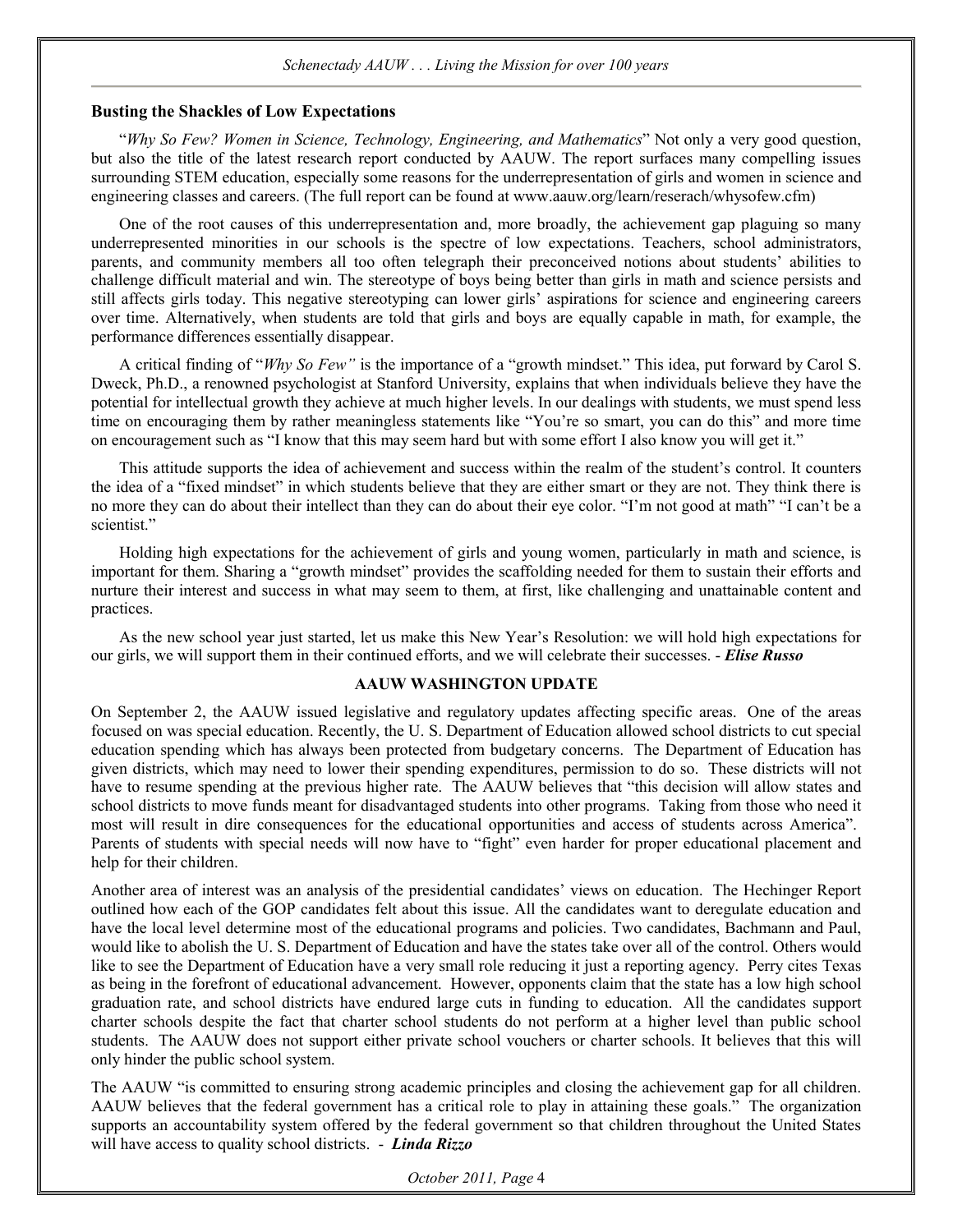# *Study and Interest Group Meetings for September 2011*



If you're interested in attending a meeting, contact the leader.

**Book Exchange I** Leader: Dottie Potochnik (399-3854) No regular meetings

**Niskayuna Book Exchange** Leader: Ellie Rowland (370-1958) No regular meetings

## **Couples Gourmet**

Leader: Kay Stanczk (583-6904) October 14, 7 pm Theme: Polish Organizer: Magdalena Mowbray Hostess: Dottie Potochnik Location: 105 Woodhaven Drive, Glenville

### **Diversity in Schenectady**

Leader: Suzanne Taylor (393-9035) October 17, 7 pm. Program: Things of My Very Own Presenter: Rayne Boncie, Director Hostess: Barb Aldi Location: 15 Haviland Drive, Scotia Co-Hostess: Gerri Pinkerton

#### **Modern Literature**

Co-Leaders: Joan Amell (399-4709) and Mary Delory (393-6811) October 10, 7:30 p.m. Book: The Peabody Sisters by Megan Marshall Reviewer: Pat Gregpru Hostess: Bobbi Richardson Location: 1417 Fox Hollow Road., Niskayuna Co-Hostess: Toni Walsh

### **Mah Jongg**

Leader: Robin Eddy (3461683) **October 10, 1:30 pm** Hostess: Robin Eddy Location: 1222 Hemstead Rpad Niskayuna **October 26, 1:30 pm** Hostess: Dottie Potochnik Location: 105 Woodhaven Drive, Glenville New members welcomed.



## **Quilting**

Leader: Pat Buczkowski (372-3893 October 27, 7 p.m. Program: Mug Rug Presenter: Pat Buczkowski Hostess: Pat Buczkoski Location: 23 Haviland Drive, Glenville

#### **Science Topics**

Leader: Winnie Balz (372-3663) October 3, 7:30 pm Program: Mini Topics Presenters: Maxine Borom, Julie Burgess, and Nancy Walden Hostess: Winnie Balz Location: 1121 Baker Avenue, Schenectady

#### **Scotia-Glenville, Burnt Hills Varied Interests**

Leader: Arlene Gollmer (399-2479) October 13, 12:30 pm Program: Piano Program Presenter: at the home of the pianist Meet to carpool at Joan Amell's Hostess: Joan Amell (399-4709)

## **Serendipity**

Leader: Jennie Pennington (372-7503) Date: October 18, 10:30 am Program: Trolley tour of Ellms Farm, Charlton (Christmas trees, corn maze, and pumpkin patch), followed by lunch at the Charlton House. Sally Ellms will talk about their family's interest in heirloom pumpkins and how the farm has developed over the years. Cost will be \$5 each plus lunch.

Reservations to Jennie by October 10.

#### **Schenectacy AAUW Bloggers**

The new group gives Branch members a chance to communicate in real time about topics that interest them. Contact Jennie Pennington (372- 7503)